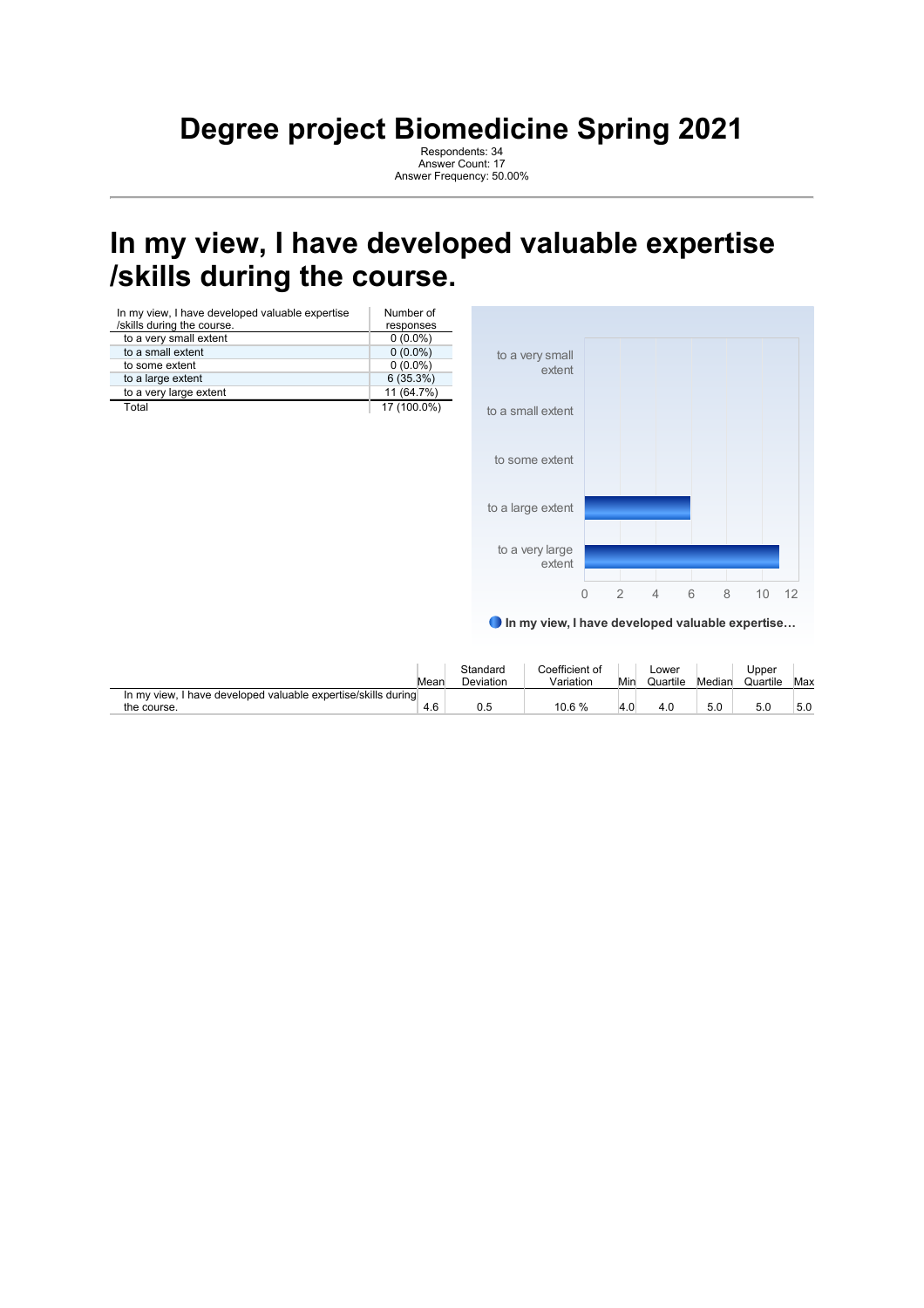# **In my view, I have achieved all the intended learning outcomes of the course.**



#### **In my view, there was a common theme running throughout the course – from learning outcomes to examinations.**



In my view, there was a common theme runnin…

|                                                                                                                 | Mean | Standard<br>Deviation | Coefficient of<br>Variation |     | ∟ower |     | Upper<br>Min Quartile Median Quartile Max |     |
|-----------------------------------------------------------------------------------------------------------------|------|-----------------------|-----------------------------|-----|-------|-----|-------------------------------------------|-----|
| In my view, there was a common theme running throughout the course –<br>from learning outcomes to examinations. |      |                       | 11.4%                       | 4.0 | 4.0   | 5.0 | 5.0                                       | 5.0 |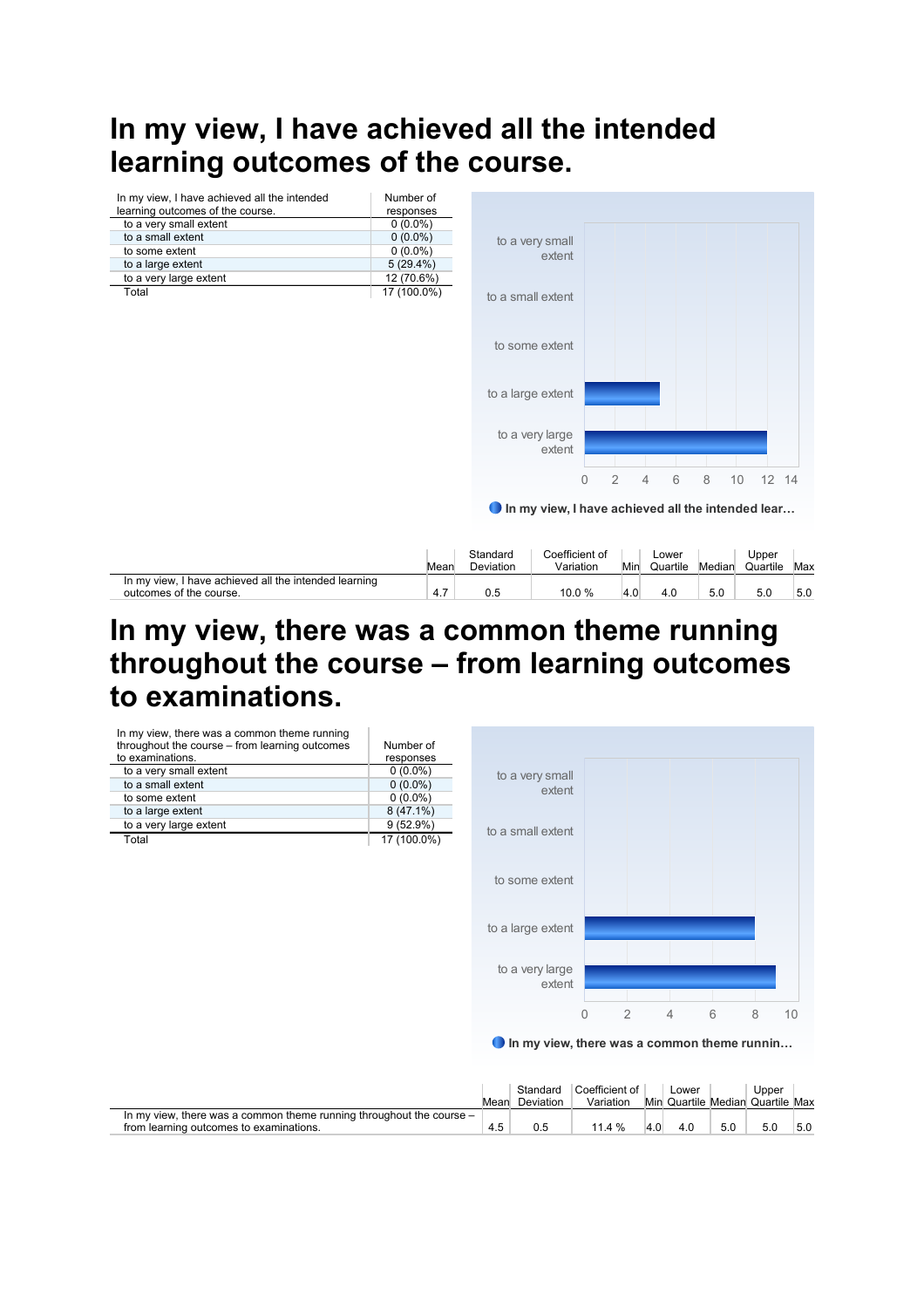#### **In my view, the course has promoted a scientific way of thinking and reasoning (e.g. analytical and critical thinking, independent search for and evaluation of information).**

| In my view, the course has promoted a scientific<br>way of thinking and reasoning (e.g. analytical and<br>critical thinking, independent search for and<br>evaluation of information).<br>to a very small extent<br>to a small extent<br>to some extent<br>to a large extent<br>to a very large extent<br>Total | Number of<br>responses<br>$0(0.0\%)$<br>$0(0.0\%)$<br>$0(0.0\%)$<br>4(23.5%)<br>13 (76.5%)<br>17 (100.0%) | to a very small<br>extent<br>to a small extent |  |
|-----------------------------------------------------------------------------------------------------------------------------------------------------------------------------------------------------------------------------------------------------------------------------------------------------------------|-----------------------------------------------------------------------------------------------------------|------------------------------------------------|--|
|                                                                                                                                                                                                                                                                                                                 |                                                                                                           | to some extent                                 |  |
|                                                                                                                                                                                                                                                                                                                 |                                                                                                           | to a large extent                              |  |

**O** In my view, the course has promoted a scientifi... to a very large extent 0 5 10 15

|                                                                                                                                                                    |     | Standard | Coefficient<br>Mean Deviation   of Variation MinQuartile MedianQuartile Max |     | Lower |     | Upper |     |
|--------------------------------------------------------------------------------------------------------------------------------------------------------------------|-----|----------|-----------------------------------------------------------------------------|-----|-------|-----|-------|-----|
| In my view, the course has promoted a scientific way of thinking and reasoning<br>(e.g. analytical and critical thinking, independent search for and evaluation of |     |          |                                                                             |     |       |     |       |     |
| information).                                                                                                                                                      | 4.8 | 0.4      | 92%                                                                         | 4.0 | 5.0   | 5.0 | 5.0   | 5.0 |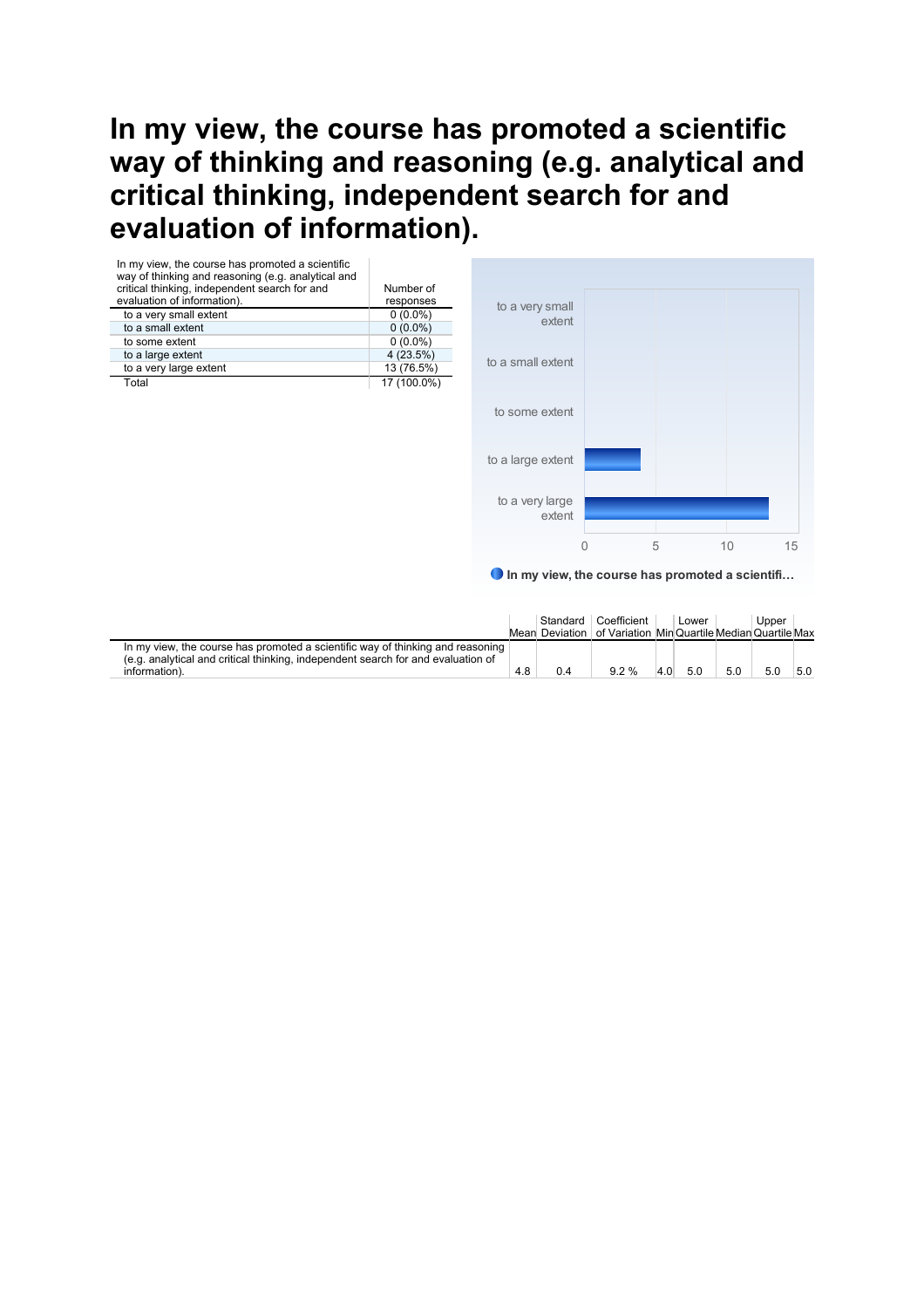### **In my view, during the course, the teachers have been open to ideas and opinions about the course's structure and content.**



## **To what extent do you feel that the workload during the course was reasonable in relation to the extent of the course/number of credits awarded?**

| To what extent do you feel that the workload<br>during the course was reasonable in relation to the<br>extent of the course/number of credits awarded? | Number of<br>responses |
|--------------------------------------------------------------------------------------------------------------------------------------------------------|------------------------|
| to a very small extent                                                                                                                                 | $1(5.9\%)$             |
| to a small extent                                                                                                                                      | $0(0.0\%)$             |
| to some extent                                                                                                                                         | 2(11.8%)               |
| to a large extent                                                                                                                                      | $5(29.4\%)$            |
| to a very large extent                                                                                                                                 | 9(52.9%)               |
| Total                                                                                                                                                  | 17 (100.0%)            |



● To what extent do you feel that the workload du...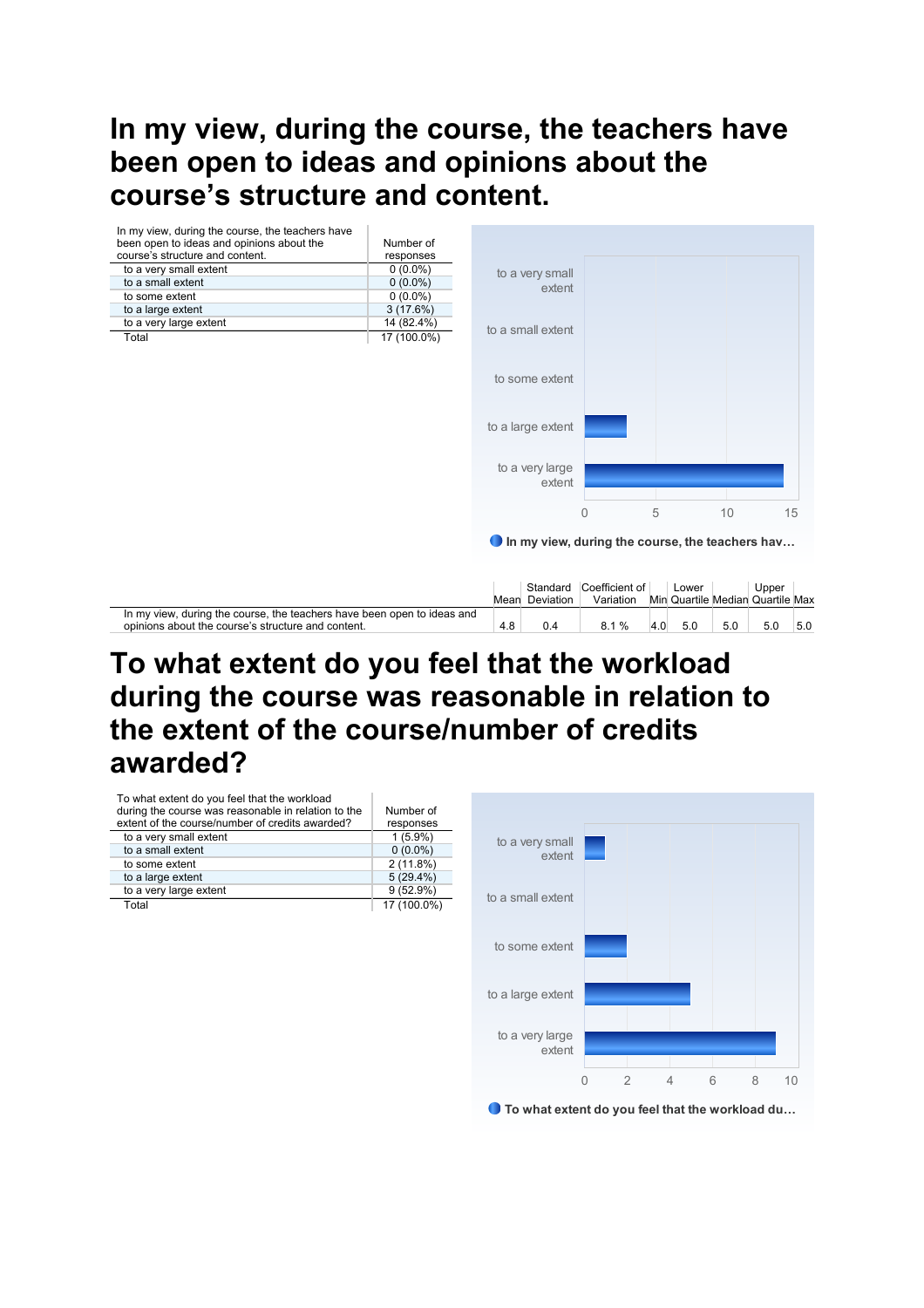|                                                                               |    |                | Standard Coefficient of |     | Lower |     | Upper                            |     |
|-------------------------------------------------------------------------------|----|----------------|-------------------------|-----|-------|-----|----------------------------------|-----|
|                                                                               |    | Mean Deviation | Variation               |     |       |     | Min Quartile Median Quartile Max |     |
| To what extent do you feel that the workload during the course was            |    |                |                         |     |       |     |                                  |     |
| reasonable in relation to the extent of the course/number of credits awarded? | 42 |                | 25.8%                   | 1.0 | 4.0   | 5.0 | 5.0                              | 5.0 |

#### **The course structure and methods used (e.g. lectures, exercises, seminars, assignments etc.) were relevant in relation to the learning outcomes.**



|                                                                            |     | Mean Deviation | Standard Coefficient of<br>Variation |     | Lower |     | Upper<br>Min Quartile Median Quartile Max |     |
|----------------------------------------------------------------------------|-----|----------------|--------------------------------------|-----|-------|-----|-------------------------------------------|-----|
| The course structure and methods used (e.g. lectures, exercises, seminars, |     |                |                                      |     |       |     |                                           |     |
| assignments etc.) were relevant in relation to the learning outcomes.      | 4.5 | 0.6            | 13.8 %                               | 3.0 | 4.0   | 5.0 | 5.0                                       | 5.0 |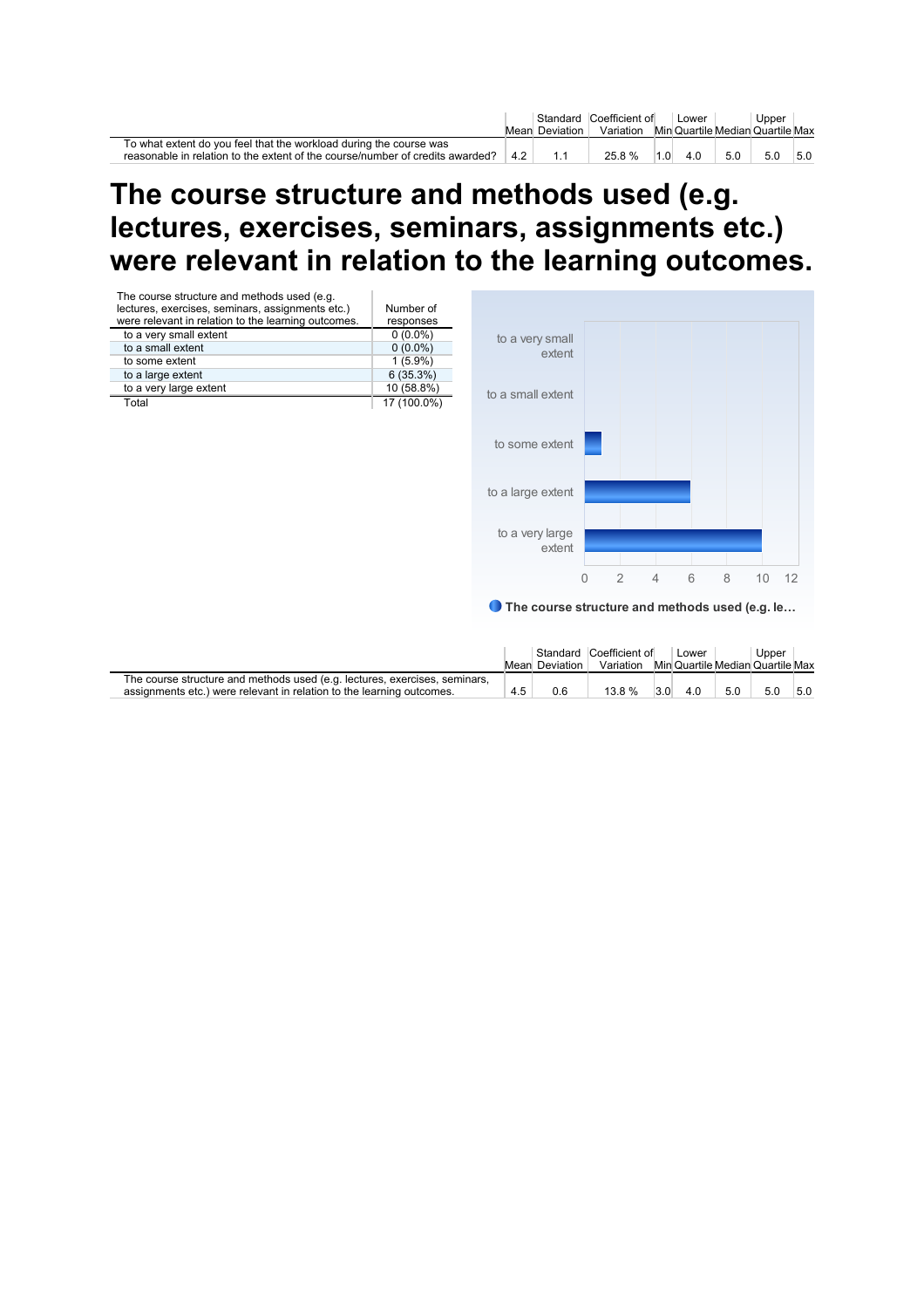# **The course built upon my knowledge from previous courses in the programme.**



|                                                             |      | Standard         | ∩oefficient of |     | ∟ower    |        | Jpper    |     |
|-------------------------------------------------------------|------|------------------|----------------|-----|----------|--------|----------|-----|
|                                                             | Mear | <b>Deviation</b> | Variation      | Mir | Quartile | Median | Quartile | Max |
| The course built upon my knowledge from previous courses in |      |                  |                |     |          |        |          |     |
| the programme.                                              | 4.6  | v.c              | 13.5 %         | 3.0 |          | 5.0    | J.U      | 5.0 |

# **The examination was relevant in relation to the learning outcomes.**

| The examination was relevant in relation to the | Number of   |
|-------------------------------------------------|-------------|
| learning outcomes.                              | responses   |
| to a very small extent                          | $0(0.0\%)$  |
| to a small extent                               | $0(0.0\%)$  |
| to some extent                                  | $0(0.0\%)$  |
| to a large extent                               | 6(35.3%)    |
| to a very large extent                          | 11 (64.7%)  |
| Total                                           | 17 (100.0%) |



**O** The examination was relevant in relation to the ...

|                                                                       | Mear | Standard<br>Deviation | Coefficient of<br>Variation | Min | Lower<br>Quartile | Median | Upper<br>Quartile | Max |
|-----------------------------------------------------------------------|------|-----------------------|-----------------------------|-----|-------------------|--------|-------------------|-----|
| The examination was relevant in relation to the learning<br>outcomes. | 4.6  |                       | 10.6 %                      |     | 4.U               | 5.0    | 5.0               | 5.0 |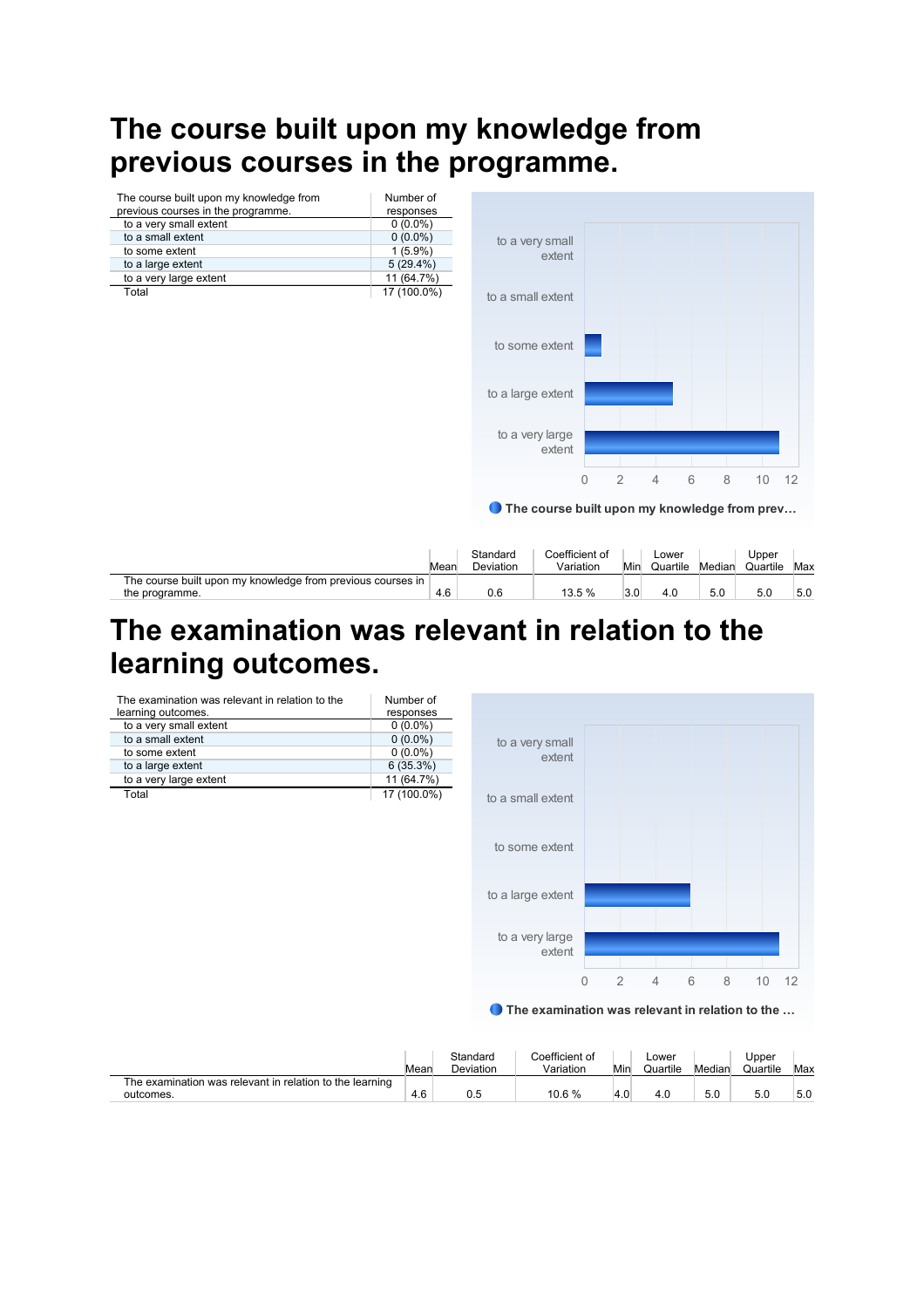# **I took responsibility for my own learning during this course.**

|                                                       |      |                       | to some extent                                   |     |                   |        |                   |     |
|-------------------------------------------------------|------|-----------------------|--------------------------------------------------|-----|-------------------|--------|-------------------|-----|
|                                                       |      |                       |                                                  |     |                   |        |                   |     |
|                                                       |      |                       | to a large extent                                |     |                   |        |                   |     |
|                                                       |      |                       |                                                  |     |                   |        |                   |     |
|                                                       |      |                       | to a very large<br>extent                        |     |                   |        |                   |     |
|                                                       |      |                       | 0                                                |     | 5                 | 10     | 15                | 20  |
|                                                       |      |                       | I took responsibility for my own learning during |     |                   |        |                   |     |
|                                                       |      |                       |                                                  |     |                   |        |                   |     |
| I took responsibility for my own learning during this | Mean | Standard<br>Deviation | Coefficient of<br>Variation                      | Min | Lower<br>Quartile | Median | Upper<br>Quartile | Max |

#### **When/if I had questions or problems with the course content, I felt that I could turn to my teacher/supervisor for guidance.**



Mean Deviation Standard Coefficient of Variation Min Quartile Median Quartile Max Lower Upper When/if I had questions or problems with the course content, I felt that I could turn to my teacher/supervisor for guidance. 4.8 0.6 11.8 % 3.0 5.0 5.0 5.0 5.0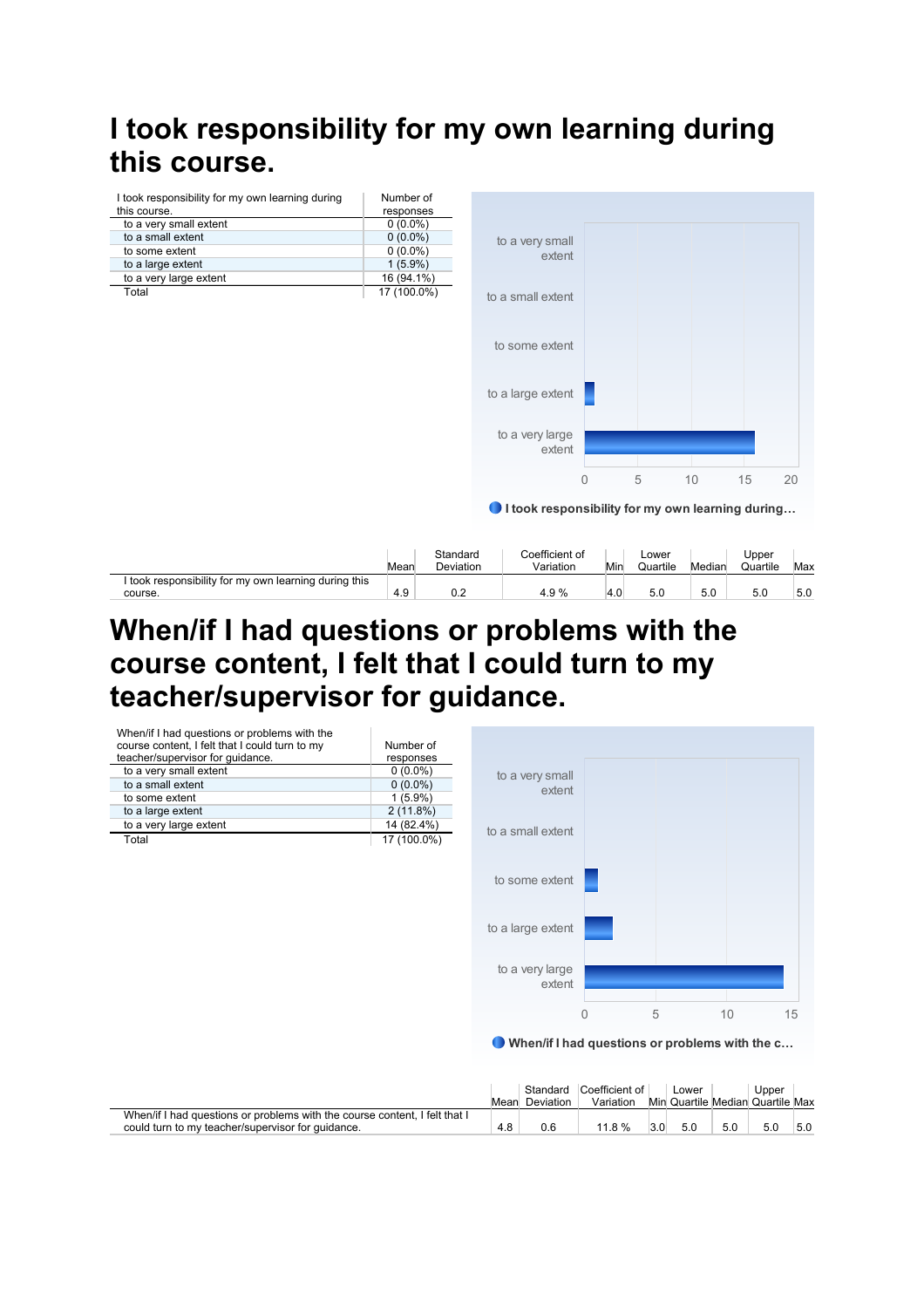# **The feedback that I have received has been important for my development and learning.**

| The feedback that I have received has been | Number of   |                                               |                |                |                |   |   |    |
|--------------------------------------------|-------------|-----------------------------------------------|----------------|----------------|----------------|---|---|----|
| important for my development and learning. | responses   |                                               |                |                |                |   |   |    |
| to a very small extent                     | $0(0.0\%)$  |                                               |                |                |                |   |   |    |
| to a small extent                          | $0(0.0\%)$  | to a very small                               |                |                |                |   |   |    |
| to some extent                             | 2(11.8%)    | extent                                        |                |                |                |   |   |    |
| to a large extent                          | 7(41.2%)    |                                               |                |                |                |   |   |    |
| to a very large extent                     | 8 (47.1%)   |                                               |                |                |                |   |   |    |
| Total                                      | 17 (100.0%) | to a small extent                             |                |                |                |   |   |    |
|                                            |             | to some extent                                |                |                |                |   |   |    |
|                                            |             | to a large extent                             |                |                |                |   |   |    |
|                                            |             | to a very large<br>extent                     |                |                |                |   |   |    |
|                                            |             |                                               | $\overline{0}$ | $\overline{2}$ | $\overline{4}$ | 6 | 8 | 10 |
|                                            |             | The feedback that I have received has been im |                |                |                |   |   |    |

|                                                             |      | Standard  | Coefficient of |     | _ower    |        | Jpper    |     |
|-------------------------------------------------------------|------|-----------|----------------|-----|----------|--------|----------|-----|
|                                                             | Mear | Deviation | Variation      | Min | Quartile | Median | Quartile | Max |
| The feedback that I have received has been important for my |      |           |                |     |          |        |          |     |
| development and learning.                                   | 4.4  |           | 16.1 %         | J.U | 4.0      |        |          | 5.0 |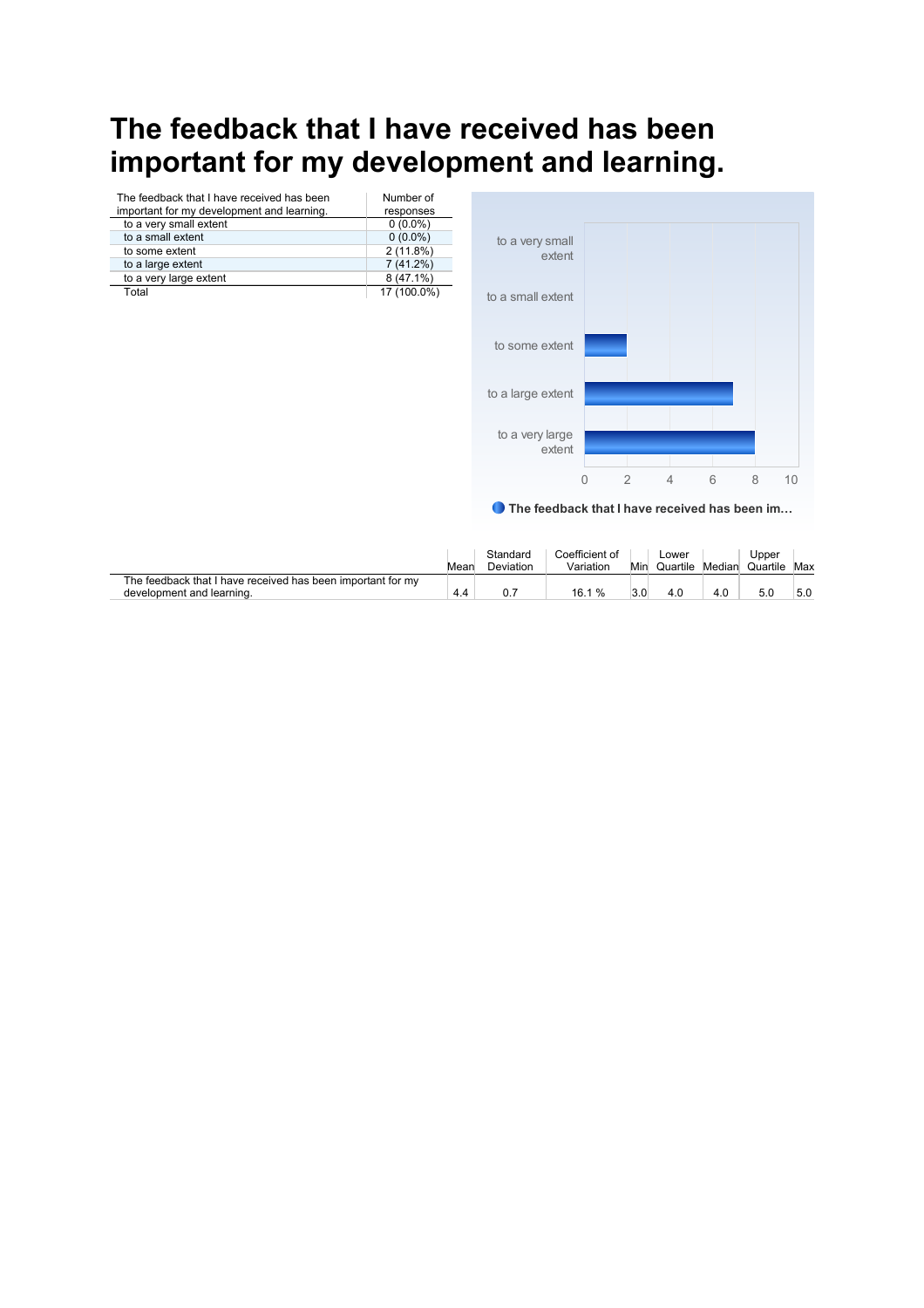**Have you during the course been subjected to negative discrimination or insults because of your gender, ethnic origin, religion, disability or sexual orientation? If the answer is yes, the programme advises you to contact the study advisor or the student ombudsman; see KI webpage for Contact information.** 



● Have you during the course been subjected to ...

|                                                                                       |     |     | Standard Coefficient<br>Mean Deviation   of Variation MinQuartile MedianQuartile Max | Lower |    | Upper |    |
|---------------------------------------------------------------------------------------|-----|-----|--------------------------------------------------------------------------------------|-------|----|-------|----|
| Have you during the course been subjected to negative discrimination or insults       |     |     |                                                                                      |       |    |       |    |
| because of your gender, ethnic origin, religion, disability or sexual orientation? If |     |     |                                                                                      |       |    |       |    |
| the answer is yes, the programme advises you to contact the study advisor or          |     |     |                                                                                      |       |    |       |    |
| the student ombudsman; see KI webpage for Contact information.                        | 2.0 | 0.0 | 00%                                                                                  | 20    | 20 | 20    | 20 |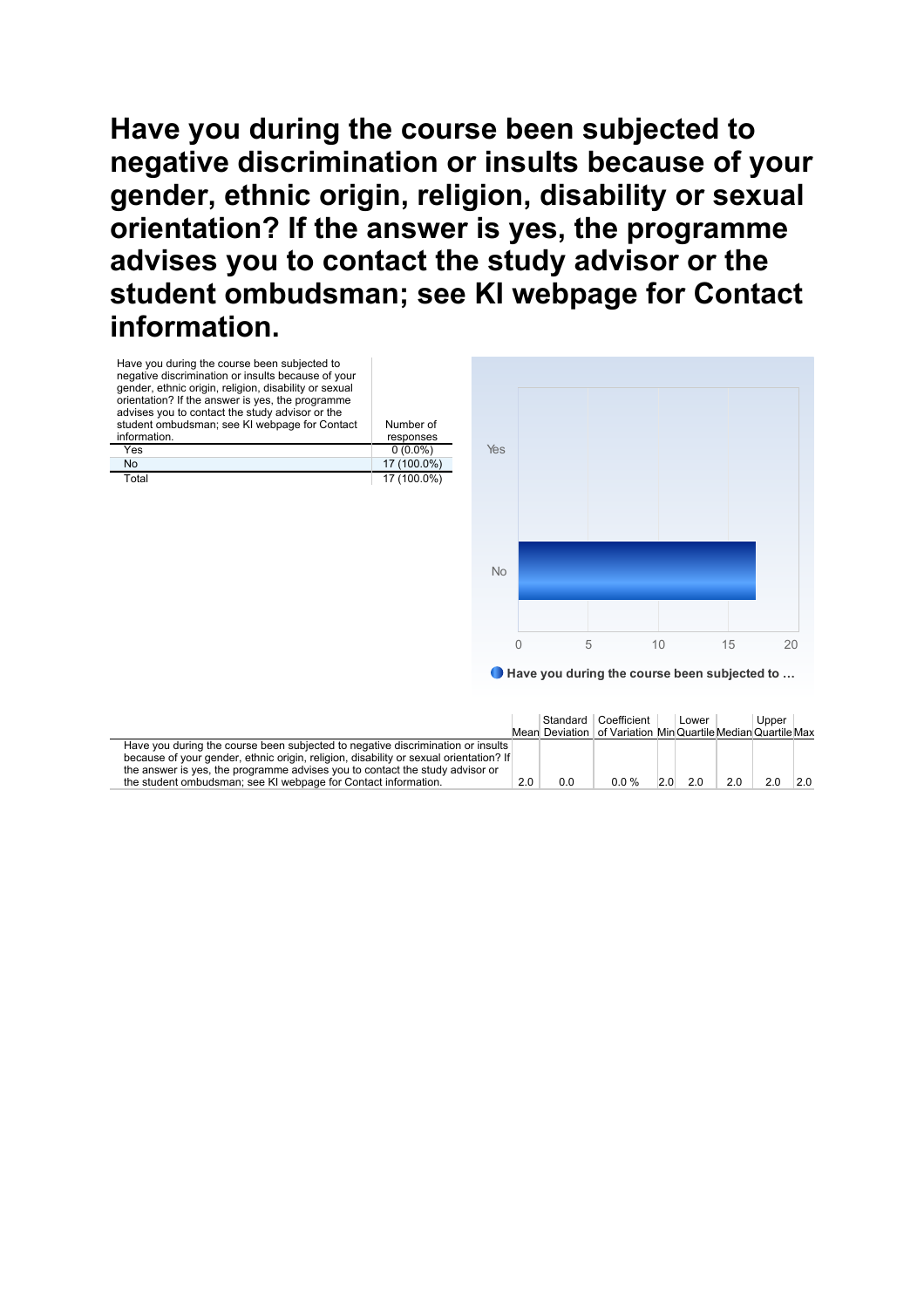# **What was the reason for the negative discrimination or insult?**

| What was the reason for the negative | Number of  |
|--------------------------------------|------------|
| discrimination or insult?            | responses  |
| gender                               | $0(0.0\%)$ |
| ethnic origin                        | $0(0.0\%)$ |
| religion                             | $0(0.0\%)$ |
| disability                           | $0(0.0\%)$ |
| sexual orientation                   | $0(0.0\%)$ |
| Total                                | $0(0.0\%)$ |
|                                      |            |
|                                      |            |



What was the reason for the negative discrimin…

|                                                        | Mear | Standard<br>Deviation | Coefficient of<br>Variation | Min      | ∟ower<br>Quartile | Median | Upper<br>Quartile | Max       |
|--------------------------------------------------------|------|-----------------------|-----------------------------|----------|-------------------|--------|-------------------|-----------|
| What was the reason for the negative discrimination or |      |                       |                             |          |                   |        |                   |           |
| insult?                                                | 0.0  | 0.0                   | NaN %                       | $\infty$ | 0.0               | 0.0    | 0.0               | $-\infty$ |

# **What is your overall opinion of the course?**

| What is your overall opinion of the course? | Number of responses |           |              |   |                |   |   |                                               |       |  |
|---------------------------------------------|---------------------|-----------|--------------|---|----------------|---|---|-----------------------------------------------|-------|--|
| very poor                                   | $0(0.0\%)$          |           |              |   |                |   |   |                                               |       |  |
| poor                                        | $0(0.0\%)$          |           |              |   |                |   |   |                                               |       |  |
| ok                                          | $0(0.0\%)$          |           |              |   |                |   |   |                                               |       |  |
| good                                        | 5(29.4%)            | very poor |              |   |                |   |   |                                               |       |  |
| very good                                   | 12 (70.6%)          |           |              |   |                |   |   |                                               |       |  |
| Total                                       | 17 (100.0%)         |           |              |   |                |   |   |                                               |       |  |
|                                             |                     | poor      |              |   |                |   |   |                                               |       |  |
|                                             |                     |           |              |   |                |   |   |                                               |       |  |
|                                             |                     |           |              |   |                |   |   |                                               |       |  |
|                                             |                     | ok        |              |   |                |   |   |                                               |       |  |
|                                             |                     |           |              |   |                |   |   |                                               |       |  |
|                                             |                     |           |              |   |                |   |   |                                               |       |  |
|                                             |                     |           |              |   |                |   |   |                                               |       |  |
|                                             |                     | good      |              |   |                |   |   |                                               |       |  |
|                                             |                     |           |              |   |                |   |   |                                               |       |  |
|                                             |                     |           |              |   |                |   |   |                                               |       |  |
|                                             |                     | very good |              |   |                |   |   |                                               |       |  |
|                                             |                     |           |              |   |                |   |   |                                               |       |  |
|                                             |                     |           |              |   |                |   |   |                                               |       |  |
|                                             |                     |           | $\mathbf{0}$ | 2 | $\overline{4}$ | 6 | 8 | 10                                            | 12 14 |  |
|                                             |                     |           |              |   |                |   |   |                                               |       |  |
|                                             |                     |           |              |   |                |   |   | ● What is your overall opinion of the course? |       |  |
|                                             |                     |           |              |   |                |   |   |                                               |       |  |
|                                             |                     |           |              |   |                |   |   |                                               |       |  |

|                                                                    | Mean | . Standard<br>Deviation | ، Variation Min !<br>:netticient<br>. റ† | .                 | $-$<br>Lower Quartile Median I |     | Quartile Max<br>Unner |     |
|--------------------------------------------------------------------|------|-------------------------|------------------------------------------|-------------------|--------------------------------|-----|-----------------------|-----|
| What<br>course <sup>®</sup><br>r overall opinior<br>VOUL<br>ot the | 4    | v.J                     | ົາ %                                     | $\sqrt{ }$<br>T.U | $\cdots$                       | J.J | J.U                   | 5.U |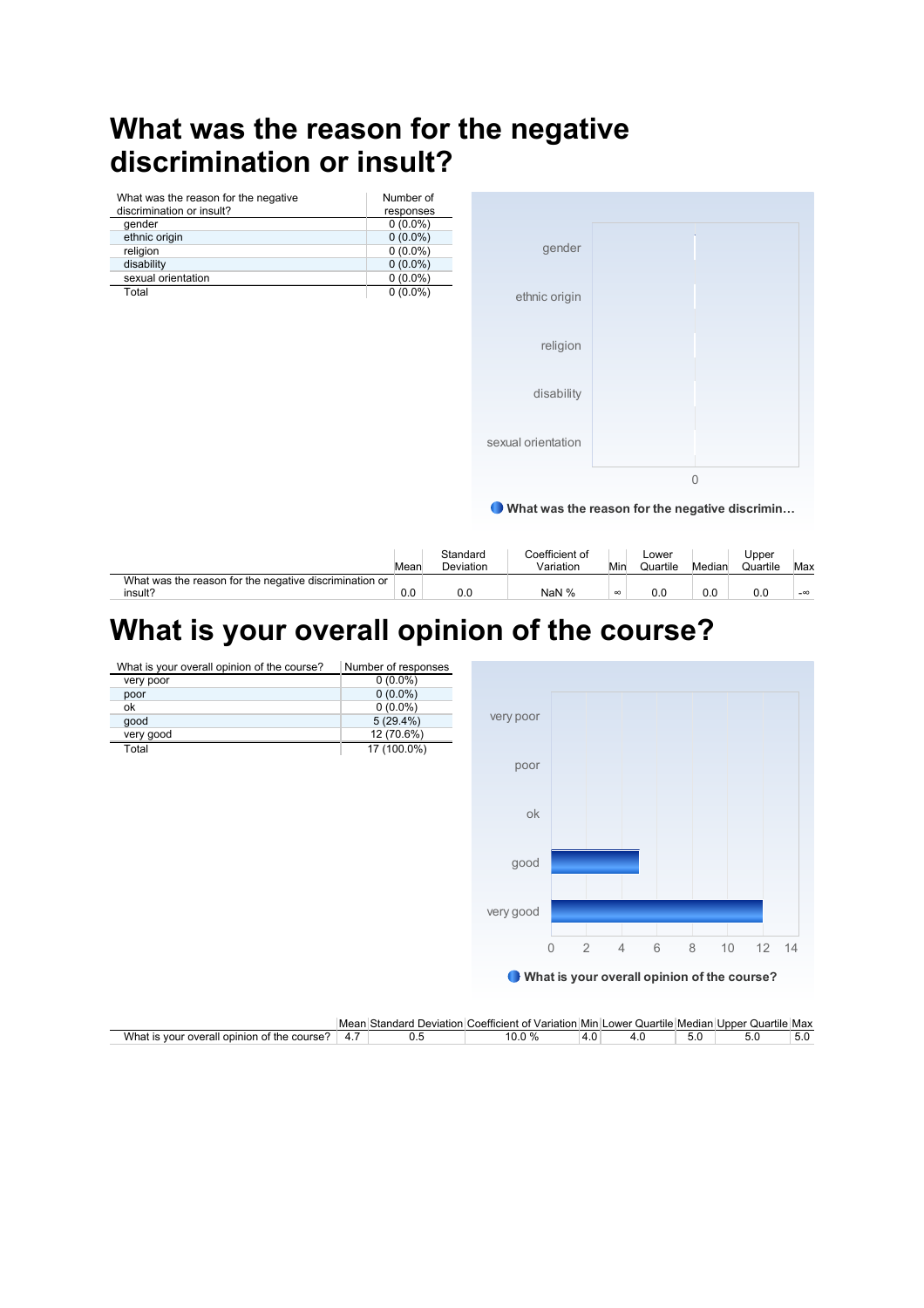# **To what extent do you feel you were given enough feedback on your written report?**



#### **To what extent do you think that the form of**  written and oral presentation is appropriate?

| To what extent do you think that the form of<br>written and oral<br>presentation is appropriate? | Number of<br>responses |                   |  |
|--------------------------------------------------------------------------------------------------|------------------------|-------------------|--|
| to a very small extent                                                                           | $0(0.0\%)$             |                   |  |
| to a small extent                                                                                | $0(0.0\%)$             | to a very small   |  |
| to some extent                                                                                   | $1(6.3\%)$             | extent            |  |
| to a large extent                                                                                | 6(37.5%)               |                   |  |
| to a very large extent                                                                           | 9(56.3%)               | to a small extent |  |
| Total                                                                                            | 16 (100.0%)            |                   |  |
|                                                                                                  |                        | to some extent    |  |
|                                                                                                  |                        | to a large extent |  |

● To what extent do you think that the form of wri...

0 2 4 6 8 10

|                                                                                                  | Mear | Standard<br>Deviation | Coefficient of<br>Variation | Min | Lower<br>Quartile | Median | Upper<br>Quartile | Max |
|--------------------------------------------------------------------------------------------------|------|-----------------------|-----------------------------|-----|-------------------|--------|-------------------|-----|
| To what extent do you think that the form of written<br>and oral<br>presentation is appropriate? | 4.5  | 0.6                   | 14.1%                       | 3.0 | 4.0               | 5.0    | 5.0               | 5.0 |

to a very large extent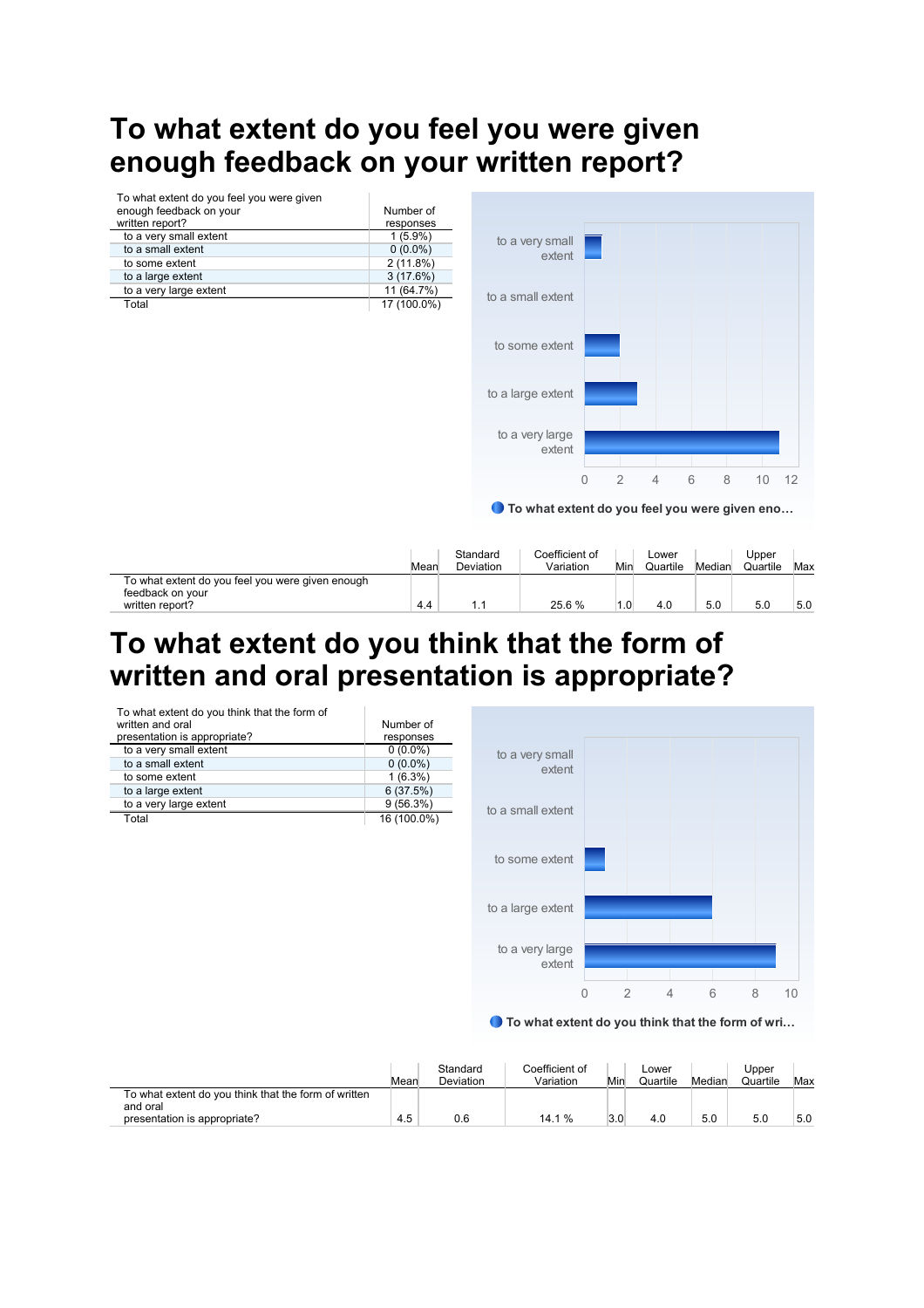# **To what extent are you satisfied with the course**  leader's work?

| To what extent are you satisfied with the course leader's<br>work? | 4.9                       | 0.2                   | 4.9%                                              | 4.0      | 5.0               | 5.0    | 5.0               | 5.0 |
|--------------------------------------------------------------------|---------------------------|-----------------------|---------------------------------------------------|----------|-------------------|--------|-------------------|-----|
|                                                                    | Mean                      | Standard<br>Deviation | Coefficient of<br>Variation                       | Min      | Lower<br>Quartile | Median | Upper<br>Quartile | Max |
|                                                                    |                           |                       | ● To what extent are you satisfied with the cours | $\theta$ | 5                 | 10     | 15                | 20  |
|                                                                    |                           |                       | to a very large<br>extent                         |          |                   |        |                   |     |
|                                                                    |                           |                       | to a large extent                                 |          |                   |        |                   |     |
|                                                                    |                           |                       | to some extent                                    |          |                   |        |                   |     |
| to a very large extent<br>Total                                    | 16 (94.1%)<br>17 (100.0%) |                       | to a small extent                                 |          |                   |        |                   |     |
| to a large extent                                                  | $0(0.0\%)$<br>$1(5.9\%)$  |                       | extent                                            |          |                   |        |                   |     |
| to a small extent<br>to some extent                                | $0(0.0\%)$                |                       | to a very small                                   |          |                   |        |                   |     |
| to a very small extent                                             | $0(0.0\%)$                |                       |                                                   |          |                   |        |                   |     |
| To what extent are you satisfied with the course<br>leader's work? | Number of<br>responses    |                       |                                                   |          |                   |        |                   |     |

### **Did you have sufficient background knowledge to**  be able to benefit from the course?

| Did you have sufficient background knowledge to<br>be able to benefit from | Number of   |                     |  |  |
|----------------------------------------------------------------------------|-------------|---------------------|--|--|
| the course?                                                                | responses   |                     |  |  |
| Insufficient                                                               | $0(0.0\%)$  |                     |  |  |
| Fairly insufficient                                                        | $0(0.0\%)$  | <b>Insufficient</b> |  |  |
| Acceptable                                                                 | $1(5.9\%)$  |                     |  |  |
| Fairly sufficient                                                          | 3(17.6%)    |                     |  |  |
| Sufficient                                                                 | 13 (76.5%)  |                     |  |  |
| Total                                                                      | 17 (100.0%) | Fairly insufficient |  |  |
|                                                                            |             |                     |  |  |
|                                                                            |             |                     |  |  |
|                                                                            |             | Acceptable          |  |  |
|                                                                            |             |                     |  |  |
|                                                                            |             |                     |  |  |
|                                                                            |             |                     |  |  |
|                                                                            |             | Fairly sufficient   |  |  |
|                                                                            |             |                     |  |  |
|                                                                            |             |                     |  |  |

Did you have sufficient background knowledge…

0 5 10 15

Sufficient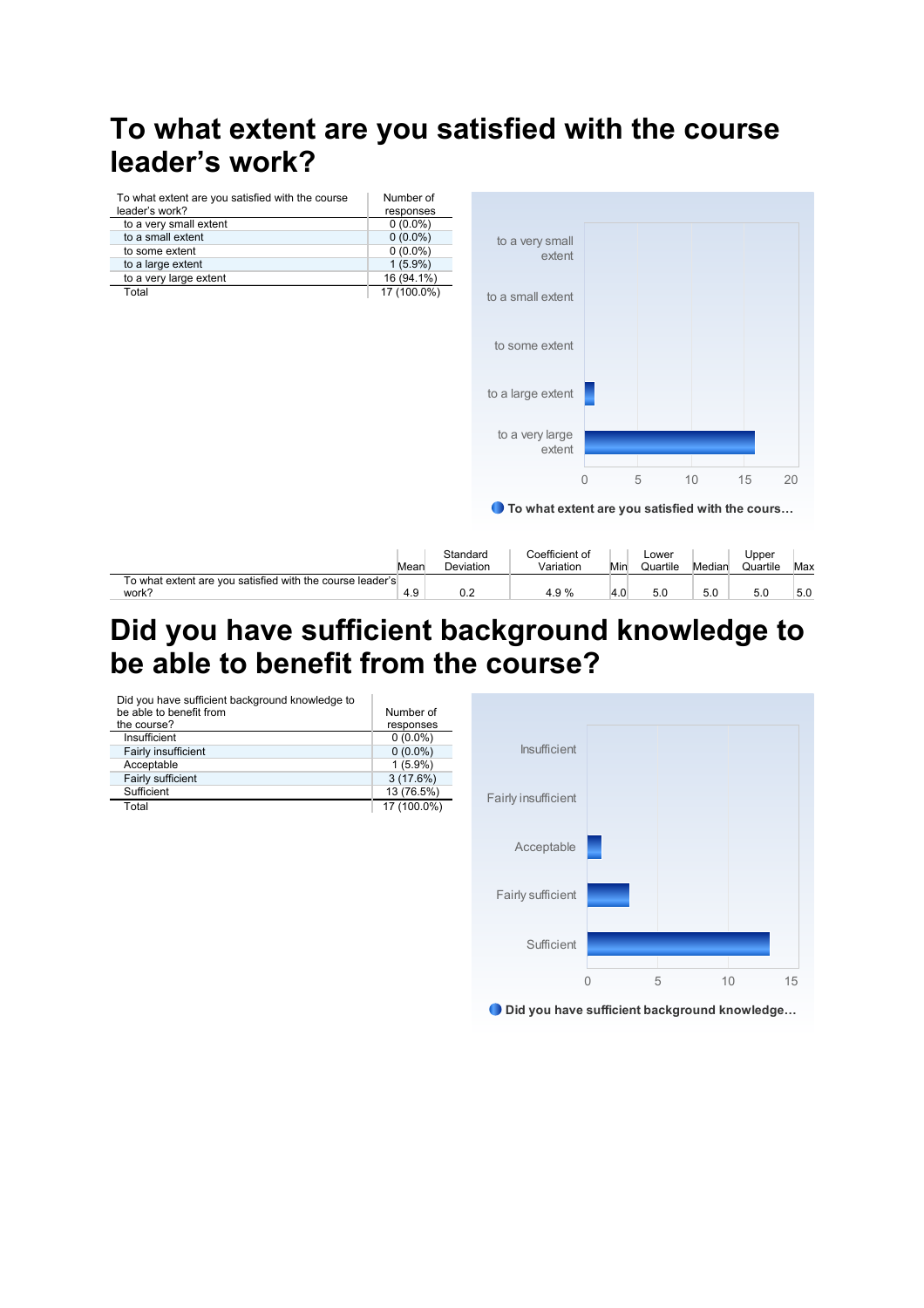|                                                                            | Mear <sup>'</sup> | Standard<br>Deviation | Coefficient of<br>Variation | Min | Lower<br>Quartile | Median | Upper<br>Quartile | Max |
|----------------------------------------------------------------------------|-------------------|-----------------------|-----------------------------|-----|-------------------|--------|-------------------|-----|
| Did you have sufficient background knowledge to be able to<br>benefit from |                   |                       |                             |     |                   |        |                   |     |
| the course?                                                                | 4.7               | 0.6                   | 12.5 %                      |     | 5.0               | 5.0    |                   | 5.0 |

# **How did you find the project?**

|                                                             | Number of   |
|-------------------------------------------------------------|-------------|
| How did you find the project?                               | responses   |
| The database on the website                                 | $0(0.0\%)$  |
| The project was recommended by<br>another student           | $1(5.9\%)$  |
| I took contact directly with a supervisor I had<br>heard of | $8(47.1\%)$ |
| I searched the website of Karolinska Institutet             | 6(35.3%)    |
| Other                                                       | 2(11.8%)    |
| Total                                                       | 17 (100.0%) |



|                                       | Mean | Standard<br>. Deviation | $\overline{\phantom{a}}$<br>. Variation<br>`oetticient .<br>nt | .<br>Mir | nwer (<br><b>Quartile</b> | Median | Jnner<br>Quartile | Max |
|---------------------------------------|------|-------------------------|----------------------------------------------------------------|----------|---------------------------|--------|-------------------|-----|
| project.<br>How did vou<br>่ tind the | ں.ر  |                         |                                                                | <u>.</u> |                           | v.v    |                   | v.v |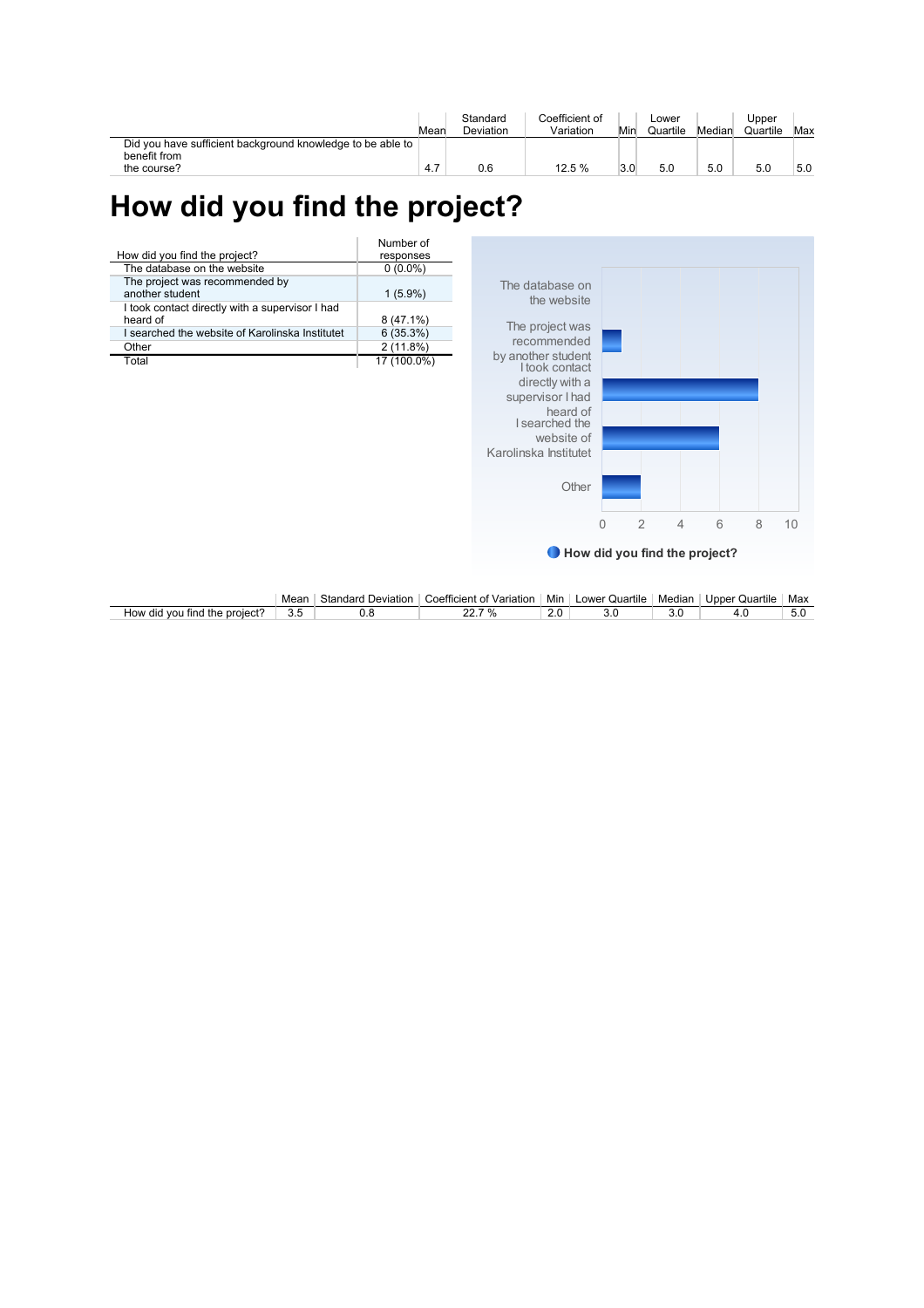### **Possible changes in the content of the course as a consequence of the current situation (regarding Covid-19) were communicated clearly.**

| Possible changes in the content of the course as a                                                                                         |             |                   |                                               |                             |     |       |     |       |                                  |
|--------------------------------------------------------------------------------------------------------------------------------------------|-------------|-------------------|-----------------------------------------------|-----------------------------|-----|-------|-----|-------|----------------------------------|
| consequence of the current situation (regarding                                                                                            | Number of   |                   |                                               |                             |     |       |     |       |                                  |
| Covid-19) were communicated clearly.                                                                                                       | responses   |                   |                                               |                             |     |       |     |       |                                  |
| To a very small extent                                                                                                                     | $0(0.0\%)$  | To a very small   |                                               |                             |     |       |     |       |                                  |
| To a small extent                                                                                                                          | $0(0.0\%)$  |                   | extent                                        |                             |     |       |     |       |                                  |
| To some extent                                                                                                                             | $0(0.0\%)$  |                   |                                               |                             |     |       |     |       |                                  |
| To a large extent                                                                                                                          | 5(29.4%)    | To a small extent |                                               |                             |     |       |     |       |                                  |
| To a very large extent                                                                                                                     | 11 (64.7%)  |                   |                                               |                             |     |       |     |       |                                  |
| Don't know                                                                                                                                 | $1(5.9\%)$  |                   |                                               |                             |     |       |     |       |                                  |
| Total                                                                                                                                      | 17 (100.0%) | To some extent    |                                               |                             |     |       |     |       |                                  |
|                                                                                                                                            |             | To a large extent |                                               |                             |     |       |     |       |                                  |
|                                                                                                                                            |             |                   | To a very large<br>extent                     |                             |     |       |     |       |                                  |
|                                                                                                                                            |             |                   | Don't know                                    |                             |     |       |     |       |                                  |
|                                                                                                                                            |             |                   | $\Omega$                                      | $\overline{2}$              | 4   | 6     | 8   | 10    | 12                               |
|                                                                                                                                            |             |                   | Possible changes in the content of the course |                             |     |       |     |       |                                  |
|                                                                                                                                            |             |                   | Standard<br><b>Mean Deviation</b>             | Coefficient of<br>Variation |     | Lower |     | Upper | Min Quartile Median Quartile Max |
| Possible changes in the content of the course as a consequence of the current<br>situation (regarding Covid-19) were communicated clearly. |             | 4.7               | 0.5                                           | 10.2%                       | 4.0 | 4.0   | 5.0 | 5.0   | 5.0                              |

#### **Possible changes in the examination forms of the course as a consequence of the current situation (regarding Covid-19) were communicated clearly.**

| Possible changes in the examination forms of the |             |                                                |   |                |                |   |   |    |      |
|--------------------------------------------------|-------------|------------------------------------------------|---|----------------|----------------|---|---|----|------|
| course as a consequence of the current situation | Number of   |                                                |   |                |                |   |   |    |      |
| (regarding Covid-19) were communicated clearly.  | responses   |                                                |   |                |                |   |   |    |      |
| To a very small extent                           | $0(0.0\%)$  | To a very small                                |   |                |                |   |   |    |      |
| To a small extent                                | $1(5.9\%)$  | extent                                         |   |                |                |   |   |    |      |
| To some extent                                   | $1(5.9\%)$  |                                                |   |                |                |   |   |    |      |
| To a large extent                                | 3(17.6%)    | To a small extent                              |   |                |                |   |   |    |      |
| To a very large extent                           | 11 (64.7%)  |                                                |   |                |                |   |   |    |      |
| Don't know                                       | $1(5.9\%)$  |                                                |   |                |                |   |   |    |      |
| Total                                            | 17 (100.0%) | To some extent                                 |   |                |                |   |   |    |      |
|                                                  |             |                                                |   |                |                |   |   |    |      |
|                                                  |             |                                                |   |                |                |   |   |    |      |
|                                                  |             | To a large extent                              |   |                |                |   |   |    |      |
|                                                  |             |                                                |   |                |                |   |   |    |      |
|                                                  |             | To a very large                                |   |                |                |   |   |    |      |
|                                                  |             | extent                                         |   |                |                |   |   |    |      |
|                                                  |             |                                                |   |                |                |   |   |    |      |
|                                                  |             | Don't know                                     |   |                |                |   |   |    |      |
|                                                  |             |                                                |   |                |                |   |   |    |      |
|                                                  |             |                                                | 0 | $\overline{2}$ | $\overline{4}$ | 6 | 8 | 10 | - 12 |
|                                                  |             |                                                |   |                |                |   |   |    |      |
|                                                  |             |                                                |   |                |                |   |   |    |      |
|                                                  |             | Possible changes in the examination forms of t |   |                |                |   |   |    |      |

|                                                                             |     |     | Standard Coefficient                                       |     | Lower |     | Upper |     |
|-----------------------------------------------------------------------------|-----|-----|------------------------------------------------------------|-----|-------|-----|-------|-----|
|                                                                             |     |     | Mean Deviation   of Variation MinQuartileMedianQuartileMax |     |       |     |       |     |
| Possible changes in the examination forms of the course as a consequence of |     |     |                                                            |     |       |     |       |     |
| the current situation (regarding Covid-19) were communicated clearly.       | 4.5 | 0.9 | 19.9%                                                      | 2.0 | 4.0   | 5.0 | 5.0   | 5.0 |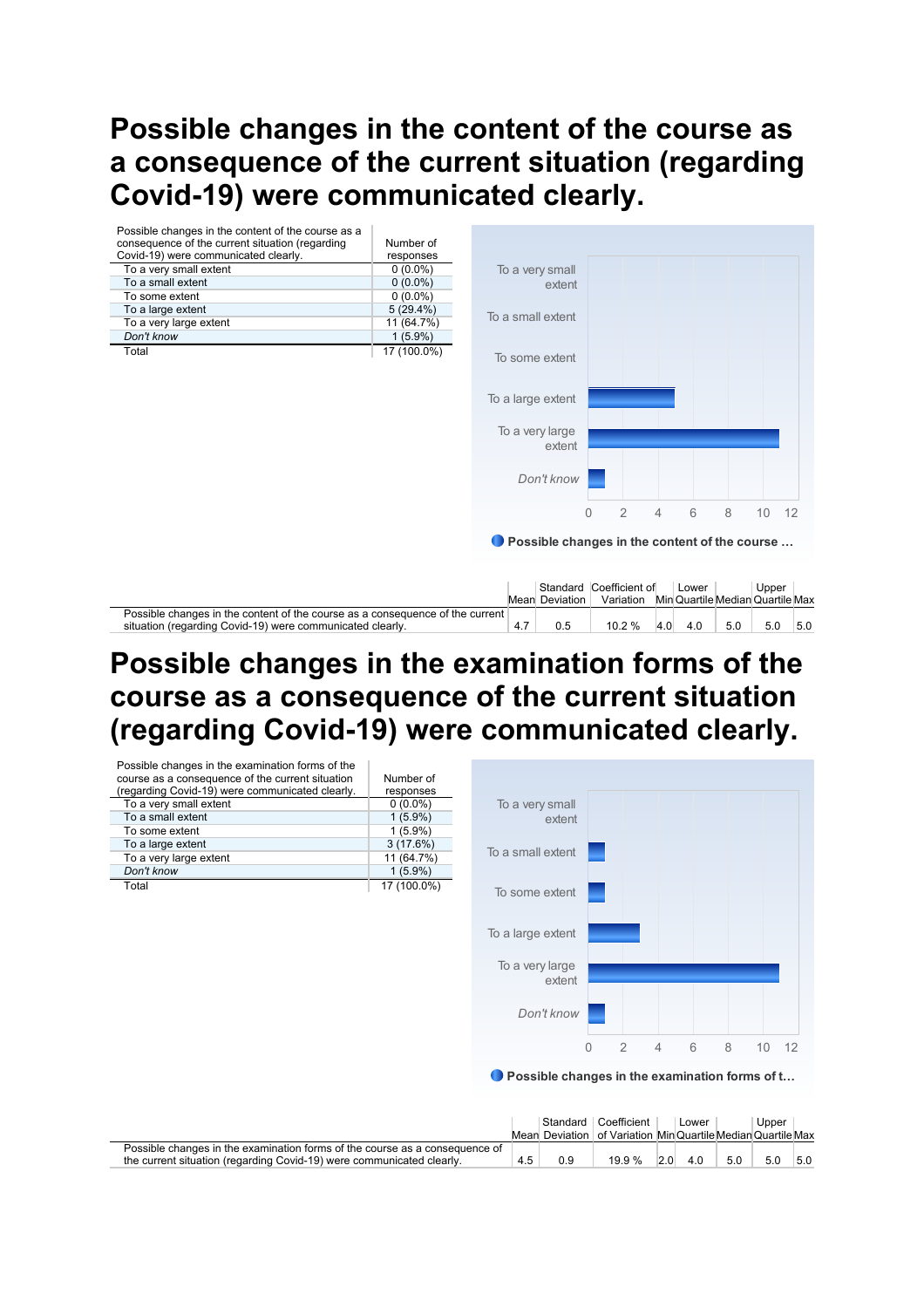# **Prior to the web-based examination, I received clear instructions regarding, for example, systems (Zoom), set-up and times.**

| Prior to the web-based examination. I received<br>clear instructions regarding, for example, systems | Number of   |
|------------------------------------------------------------------------------------------------------|-------------|
| (Zoom), set-up and times.                                                                            | responses   |
| To a very small extent                                                                               | $0(0.0\%)$  |
| To a small extent                                                                                    | $0(0.0\%)$  |
| To some extent                                                                                       | $0(0.0\%)$  |
| To a large extent                                                                                    | 6(35.3%)    |
| To a very large extent                                                                               | 11 (64.7%)  |
| Don't know                                                                                           | $0(0.0\%)$  |
| Total                                                                                                | 17 (100.0%) |



● Prior to the web-based examination, I received ...

|                                                                              |     | Standard       | Coefficient of |     | Lower |     | Upper                            |     |
|------------------------------------------------------------------------------|-----|----------------|----------------|-----|-------|-----|----------------------------------|-----|
|                                                                              |     | Mean Deviation | Variation      |     |       |     | Min Quartile Median Quartile Max |     |
| Prior to the web-based examination, I received clear instructions regarding, |     |                |                |     |       |     |                                  |     |
| for example, systems (Zoom), set-up and times.                               | 4.6 |                | 10.6 %         | 4.0 | 4.0   | 5.0 | 5.0                              | 5.0 |